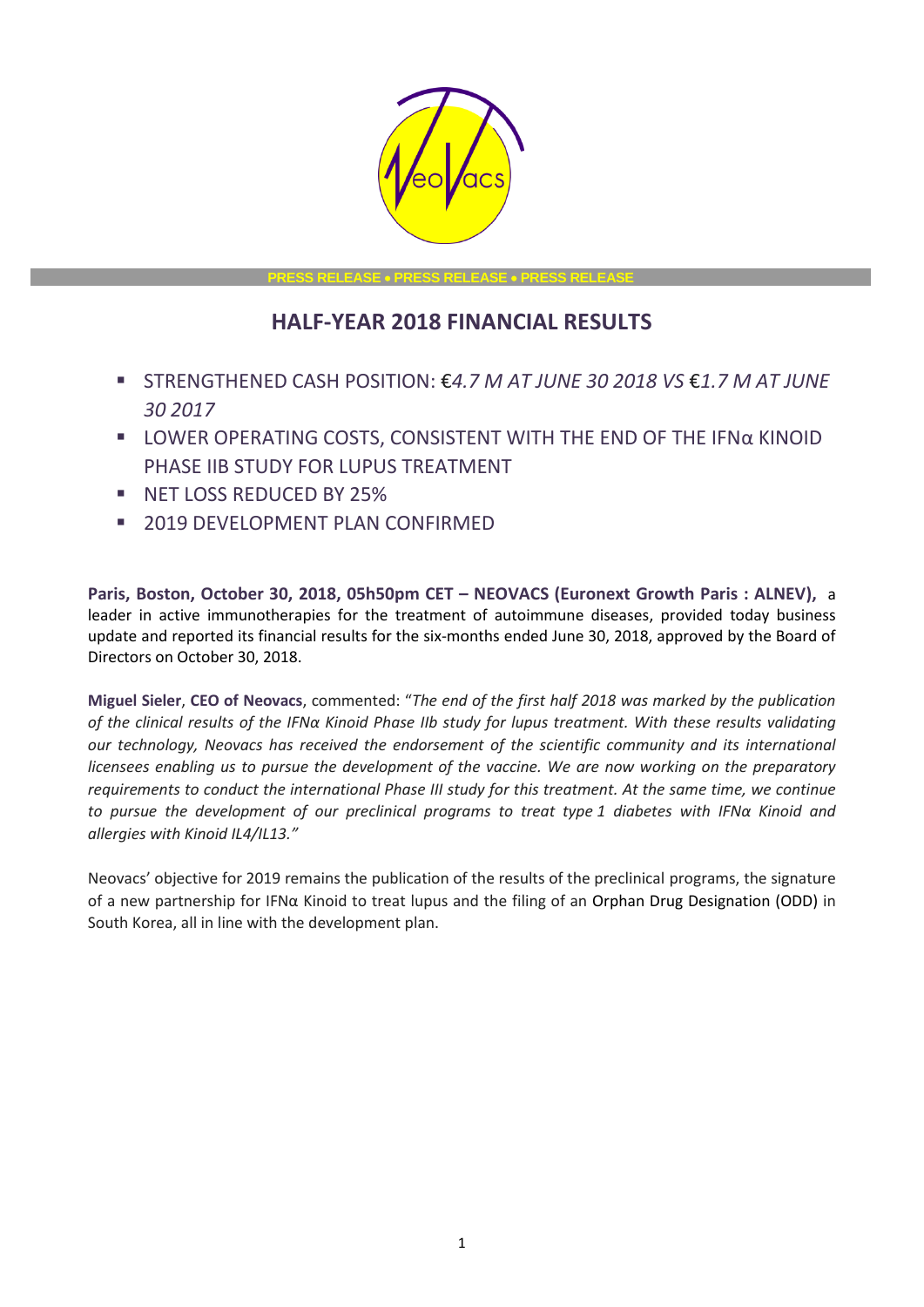## **FIRST HALF 2018 RESULTS**

The company's accounts for the first half ending June 30, 2018 have been established according to French GAAP and have been partially reviewed by the auditors and approved by the Board of Directors on October 30, 2018.

*Summary financial information*

|                                    | June 30 2018 | June 30 2017 |
|------------------------------------|--------------|--------------|
| In 000's Euros                     |              |              |
| <b>Revenues</b>                    | 19           | 512          |
| <b>Operating Costs</b>             | 6,640        | 10,755       |
| of which R&D                       | 5,161        | 9,351        |
| <b>Operating income/(loss)</b>     | (6,621)      | (10, 244)    |
| <b>Financial results</b>           | (582)        | (36)         |
| <b>Operating income before tax</b> | (7, 203)     | (10, 280)    |
| Non recurring result               | (429)        | 69           |
| <b>Research tax credit</b>         | (1, 535)     | (2,086)      |
| Net income/(loss)                  | (6,096)      | (8, 125)     |

#### **KEY HIGHLIGHTS OF THE FIRST HALF 2018 RESULTS**

The net loss was reduced by 25 % to  $\epsilon$ (6,1)m vs  $\epsilon$ (8,1)m at June 30 2018.

The operating costs dropped by 40% compared to the first half of 2017, in line with published forecasts. This reduction was consistent with the end of primary Phase IIb clinical study for IFNα Kinoid in the treatment of lupus. (The patients forming part of the active study will now be followed over a 'long term study'). In parallel Neovacs continues to invest in R&D for its clinical and preclinical programs (IL4/IL 13 Kinoid for allergy treatment and IFN $\alpha$  Kinoid for type 1 diabetes) and to pursue pharmaceutical development in anticipation of Phase III and commercialization. R&D expenditure continue to represent the vast majority of the company's operating costs (78%) which also enabled Neovacs to benefit from a significant research tax credit during the period of €1, 5 m. At the same time, SG&A costs were strictly controlled.

The financial results increased to a charge of €582k vs €36k as a consequence of the cost of bond redemption. Non-recurring items amounted to €429k due to the impact of early bond conversion versus €69k in H1 2017.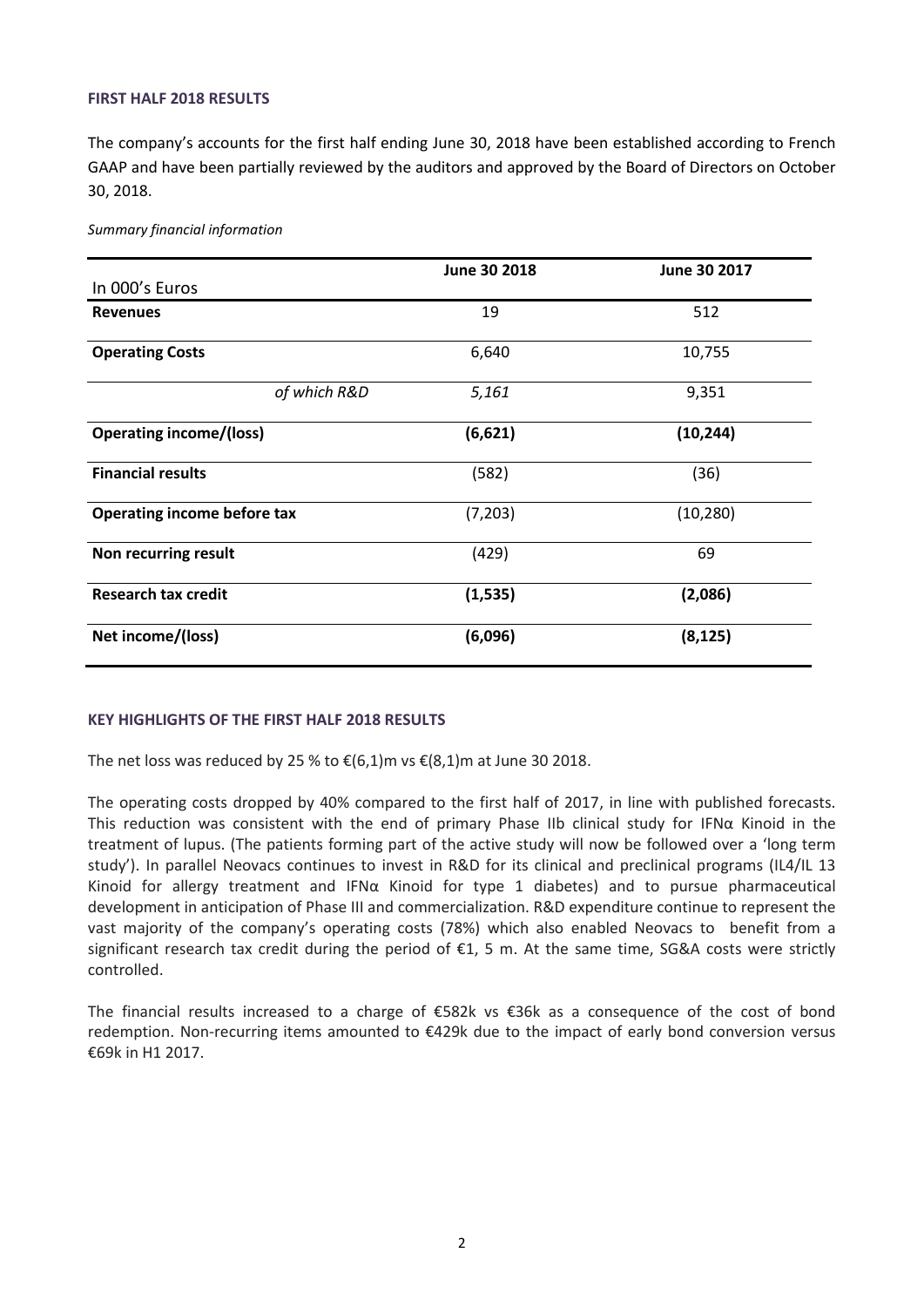### **STRENGTHENING OF THE FINANCIAL SITUATION AS AT JUNE 30 2018**

The cash position of €4.7m as at June 30, 2018 is a significant improvement on the situation at the end of June 2017 which stood at €1.8m, and remains solid versus December 31 2017 (€5.1m). The financial structure was strengthened during the first quarter 2018 through the issue of convertible bond of  $\epsilon$  3.8m placed with three European investors (maturity February 26, 2020). In addition, the company realized a €1.0m private placement rights issue with two French institutional investors.

At June 30, 2018 Neovacs' financial runway extends until the second quarter 2019, taking into account the cash in hand of €4.7 m, the pre-financed Research tax credit booked in H1 2018 of €1.5 m and the balance remaining on the third and final financing facility with Kepler Cheuvreux of €5.0 m.

# **MAIN ACHIEVEMENTS IN THE FIRST HALF 2018**

**Strengthen of intellectual property in U.S, Europe, Russia and Japan,** as part of Neovacs' international development strategy, its patent: "Method for treating Interferon alpha related conditions", has been extended to cover U.S, Europe, Russia, Japan and Hong Kong from previously being awarded in China and Mexico. This reinforces the intellectual property portfolio of the IFNα Kinoid vaccine until at least 2032, as well as the global protection of its technology platform and its applications.

**Positive data review from Last IDSMB, prior to Final Results of Phase IIb clinical trial of IFNα Kinoid in Lupus published in July 2018.** The committee inspected the data from the 185 patients recruited who received the complete IFNα Kinoїd vaccine or placebo (ratio 1:1) according to the dosage criteria defined in the protocol of the study. Following this review of tolerance and safety data, the iDSMB recommended that the study be pursued with no changes to the protocol.

# **UPCOMING MILESTONES**

Neovacs confirms its objectives following the publication of the results of its phase IIb clinical study published in the second half of 2018, in particular:

**Finalization of a global partnership for IFNα Kinoid in lupus and DM,** The Company is pursuing its discussions to obtain a licensing partnership with a pharmaceutical group in view to secure the Phase III development and future commercialization of its IFNα Kinoїd vaccine for the treatment of lupus.

**Obtain validation by Health authorities in the U.S and in Europe of the Phase III clinical program for lupus, notably following the publication of Phase IIb results of IFNα Kinoid for lupus,***.*

**File ODD request in South Korea with our partner CKD.** This is the only country where lupus meets the conditions to be considered as an orphan disease. Following the publication of the Phase IIb results for lupus treatment with IFNα Kinoid, Neovacs and CKD plan to file in South Korea a "Orphan Drug Designation" file. ODD certification will allow CKD to request the registration of the product with the health authorities. Once registered, the commercialization of the product could be launched in South Korea without the need to carry out a Phase III study.

**Pursue and complete the ongoing preclinical programs for IFNα Kinoid in the treatment of Type 1 diabetes and IL4/IL13 Kinoid against allergies.** 

**The half year report is available on Neovac's website,** [www.neovacs.fr](http://www.neovacs.fr/)